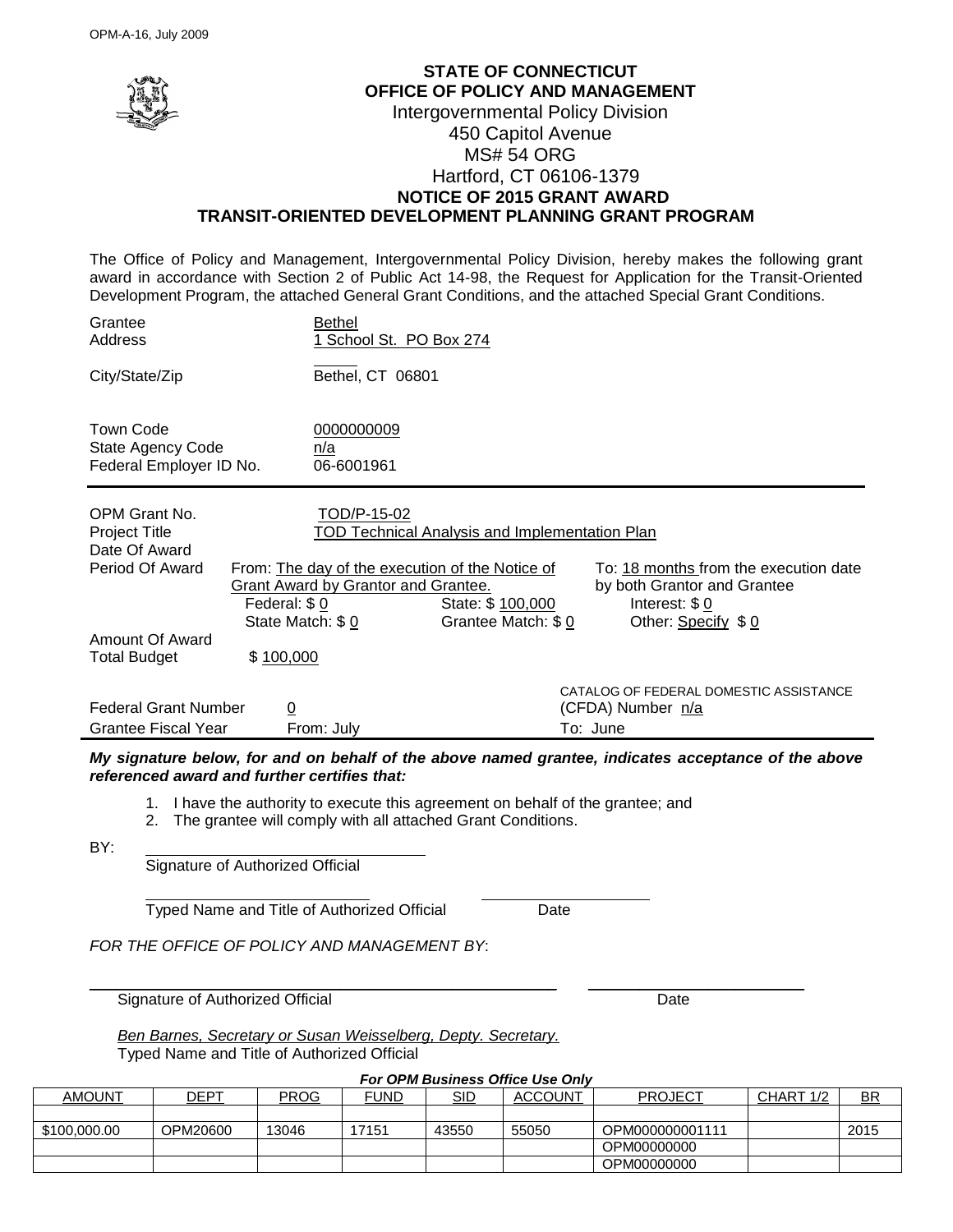

**STATE OF CONNECTICUT OFFICE OF POLICY AND MANAGEMENT Intergovernmental Policy Division 450 Capitol Avenue, MS# 54 ORG Hartford, CT 06106-1379**

### **TRANSIT-ORIENTED DEVELOPMENT PLANNING GRANT AWARD**

# **SCOPE OF WORK**

**Grant funds shall be used to implement the following Scope of Work:** 

**PROJECT SUMMARY: TOD Planning Grant – Town of Bethel PROJECT NAME: Bethel TOD Planning Grant Proposal GRANT AWARD: \$100,000**

### **BRIEF DESCRIPTION:**

The funds will be used for a detailed TOD technical analysis around the Bethel Train Station, specifically: transportation planning, sewer capacity examinations, environmental analysis, and economic/market analysis. The information will be compiled into an interim report that will guide future planning efforts in the vicinity of the Bethel Train Station.

### **PROJECT BENCHMARKS/MILESTONES:**

- Transportation Plan
- Sewage Analysis
- **•** Environmental Analysis
- Economic Analysis
- Report

*Detailed information relating to the above tasks can be found in the original proposal.*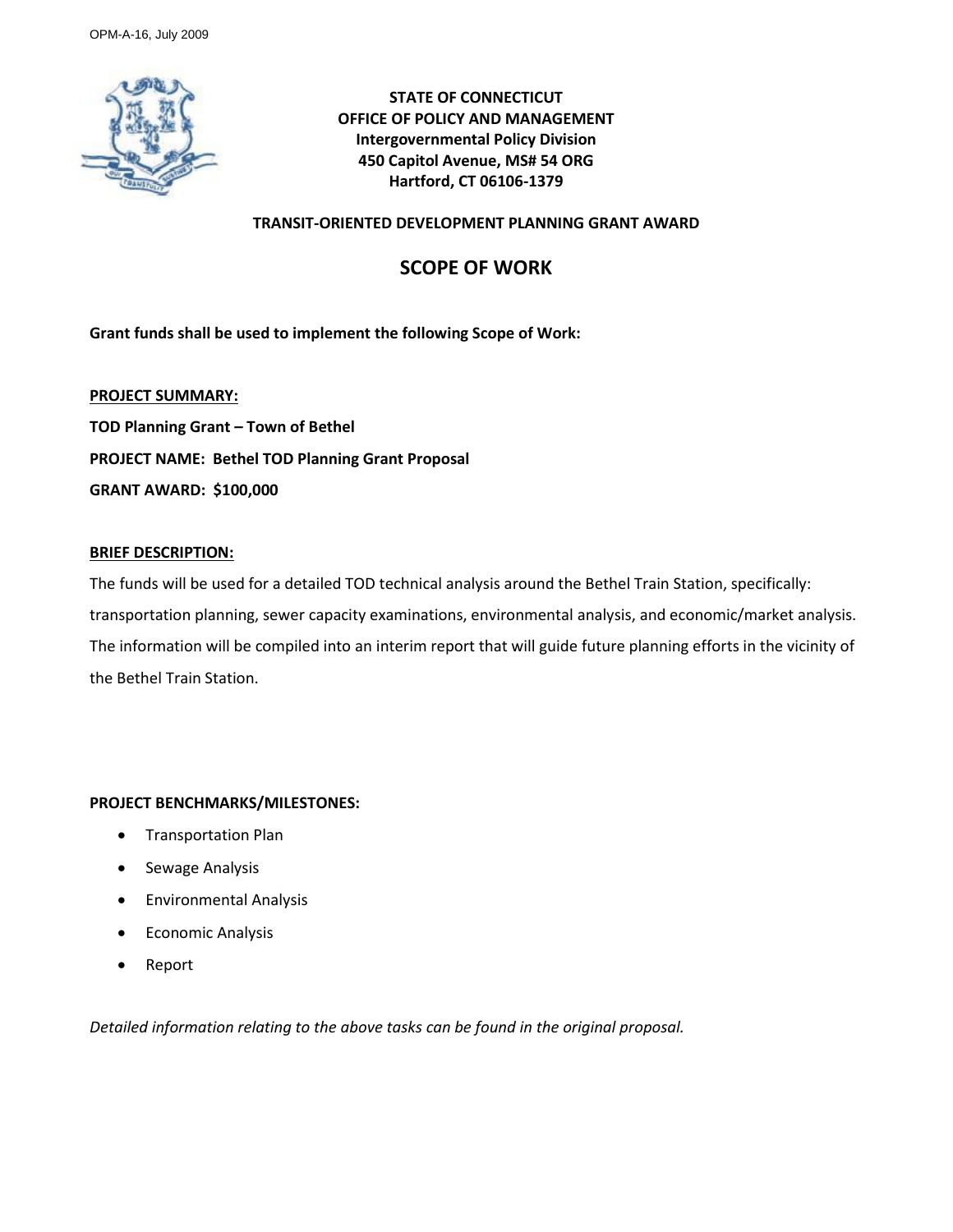### **PROJECT BUDGET & TIMELINE:**

| <b>PROJECTED COMPONENT BUDGET SUMMARY</b>                                                |                             |            |                                                         |
|------------------------------------------------------------------------------------------|-----------------------------|------------|---------------------------------------------------------|
| <b>Budget Category</b>                                                                   | <b>Projected Allocation</b> |            | Anticipated<br><b>Number of Months</b><br>to Completion |
| Data Collection, Technical Analysis, Public Outreach,<br>etc.                            | \$                          | 100,000.00 | 12                                                      |
| Reports, Recommendations, Strategies, Designs,<br>Master Plans, Regulation Changes, etc. | \$                          | 0          | $\Omega$                                                |
| Project Management, General Administration                                               | \$                          | 0          | 0                                                       |
| OTHER: (please describe)                                                                 | \$                          | 0.00       |                                                         |
| <b>Maximum Total Award:</b>                                                              | \$                          | 100,000.00 |                                                         |
| Total number of months to project completion:                                            |                             |            | 12                                                      |

*Total of components cannot exceed the maximum total award amount*

### **PAYMENT TERMS**

- Grantee will be paid on a reimbursement basis. IMPORTANT NOTE: Reimbursements will only be made for goods/services that are delivered/performed during the contract/grant period. Reimbursement will NOT be allowed for expenditures made prior to the start date of the contract or after the end date of the contract.
- Requests for reimbursement must be submitted using the supplied Reimbursement Forms and must follow the Instructions for Submitting Reimbursement Requests. (Attachment A)
- Requests for reimbursement shall be submitted not more than one time per month, and the final Reimbursement Form must be received by OPM not later than 90 days after the end of the grant period.
- Reimbursement request forms must be completed and signed by the authorized official who has signed the NOTICE OF GRANT AWARD.
- IMPORTANT NOTE: Section 16 of the General Grant Conditions prohibits the use of these funds to supplant the salaries or in-kind services of existing municipal employees.
- Requests to extend the grant end date, if necessary, shall be submitted in writing to OPM no later than 30 days before the grant end date.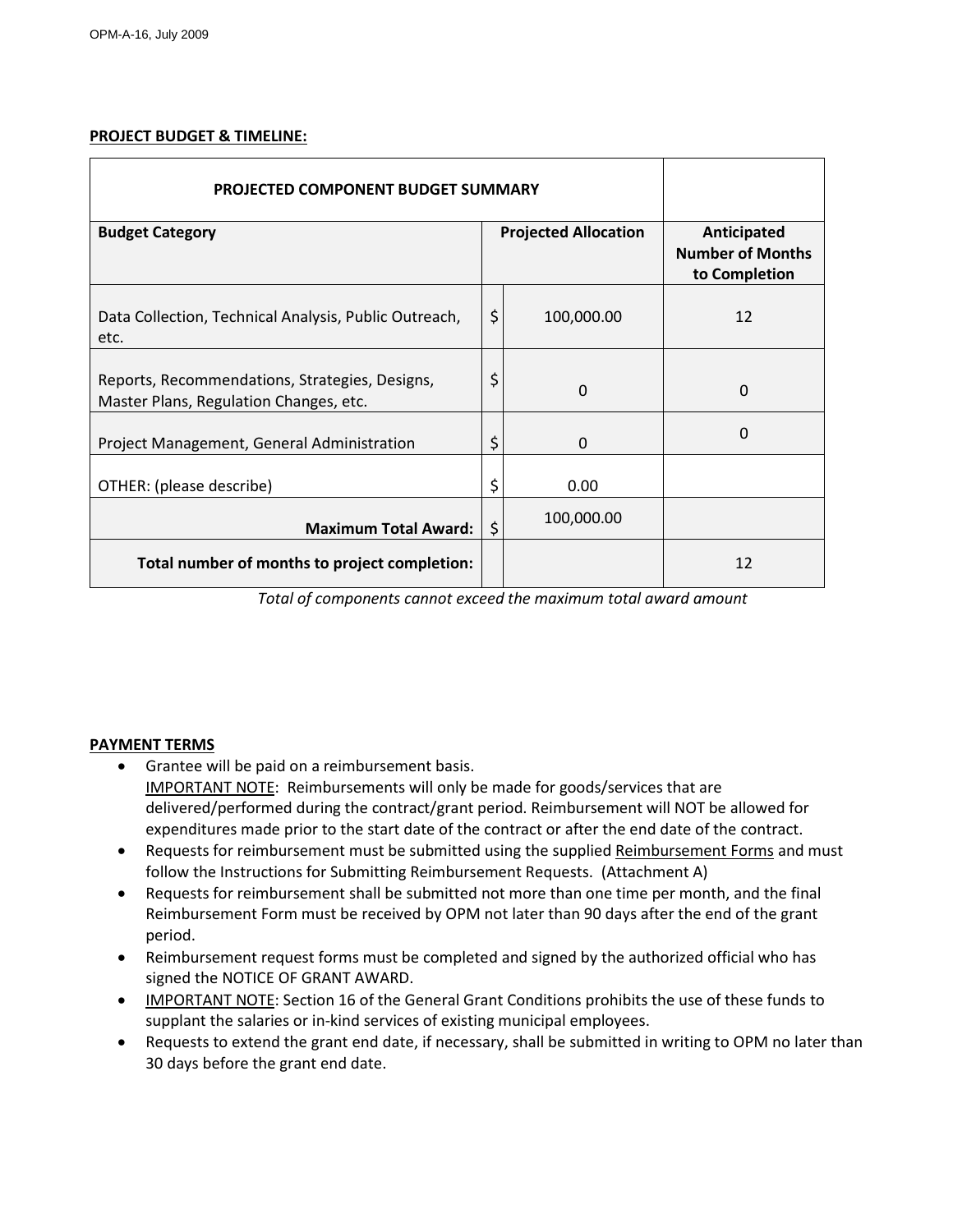## **STATE OF CONNECTICUT OFFICE OF POLICY AND MANAGEMENT**

### **Intergovernmental Policy Division 450 CAPITOL AVENUE MS # 54 ORG HARTFORD, CT 06106**

### **SPECIAL GRANT CONDITIONS**

#### *Check applicable box, if required.*

 $\Box$ 

- 1. The Grantee agrees to complete and submit to OPM a revised project narrative not later than thirty (30) days after signing this grant award. The Grantee must contact OPM program staff at regarding the required revisions.
- 2. Specific funding limitations have been applied to this grant. Please contact OPM program staff at for further detail on these funding restrictions.
- 3. The Grantee is required to participate in training session(s) on \_\_\_\_\_. The Grantee must contact to schedule training and determine if there are other technical assistance opportunities.
- 4. The Grantee must submit to OPM for review and approval a revised budget itemization for any  $\boxtimes$ proposed change (1) which will alter a budget category by more that 10% of the budget category or by more that \$500, whichever is greater, or (2) which places resources in a budget category not previously funded. Significant changes in the use of funds within a budget category, while not requiring a formal budget revision, should be reported to OPM by letter.
	- 5. The Grantee must submit to OPM for review and approval a revised budget itemization for any proposed change (1) which will alter a budget category or (2) which moves resources between budget categories or (3) which moves resources to a line-item not previously approved by OPM.
- $\boxtimes$ 6. The Grantee, including all other recipients of assistance under the grant, whether by contract, subcontract, or subgrant, upon request, agrees to cooperate with research and evaluation efforts of OPM or any party designated by OPM for such purpose. The Grantee further agrees that such cooperation includes but is not limited to: (1) collecting and maintaining project data, including client data, (2) supplying project data to OPM or its designee; and (3) permitting access by OPM or its designee to any and all project information whether stored by manual or electronic means.
	- 7. Grantee's attendance at all training events, seminars and conferences must be approved by OPM prior to submitting registration for the event. Requests to attend training events must include names of staff, purpose of training, justification/need for training, location, dates and costs. Staff attending training events may be required to present a summary of the training to OPM and/or other Grantees.
	- 8. It will be the sole responsibility of the Grantee, and its staff, to insure that any report, article, computer program, database or other product or publication, whether oral or in writing, resulting from the performance of duties pursuant to this grant application and grant award, protects the privacy of confidential information and complies with confidentiality and privacy rights and obligations created by any federal and state law, court rules, or rules of professional conduct applicable to the work performed by the Grantee.
		- 9. The Grantee certifies that the application on which this grant is based was presented to the superintendent of schools for its school district and his or her comments thereon were given consideration prior to the submission of the application to OPM.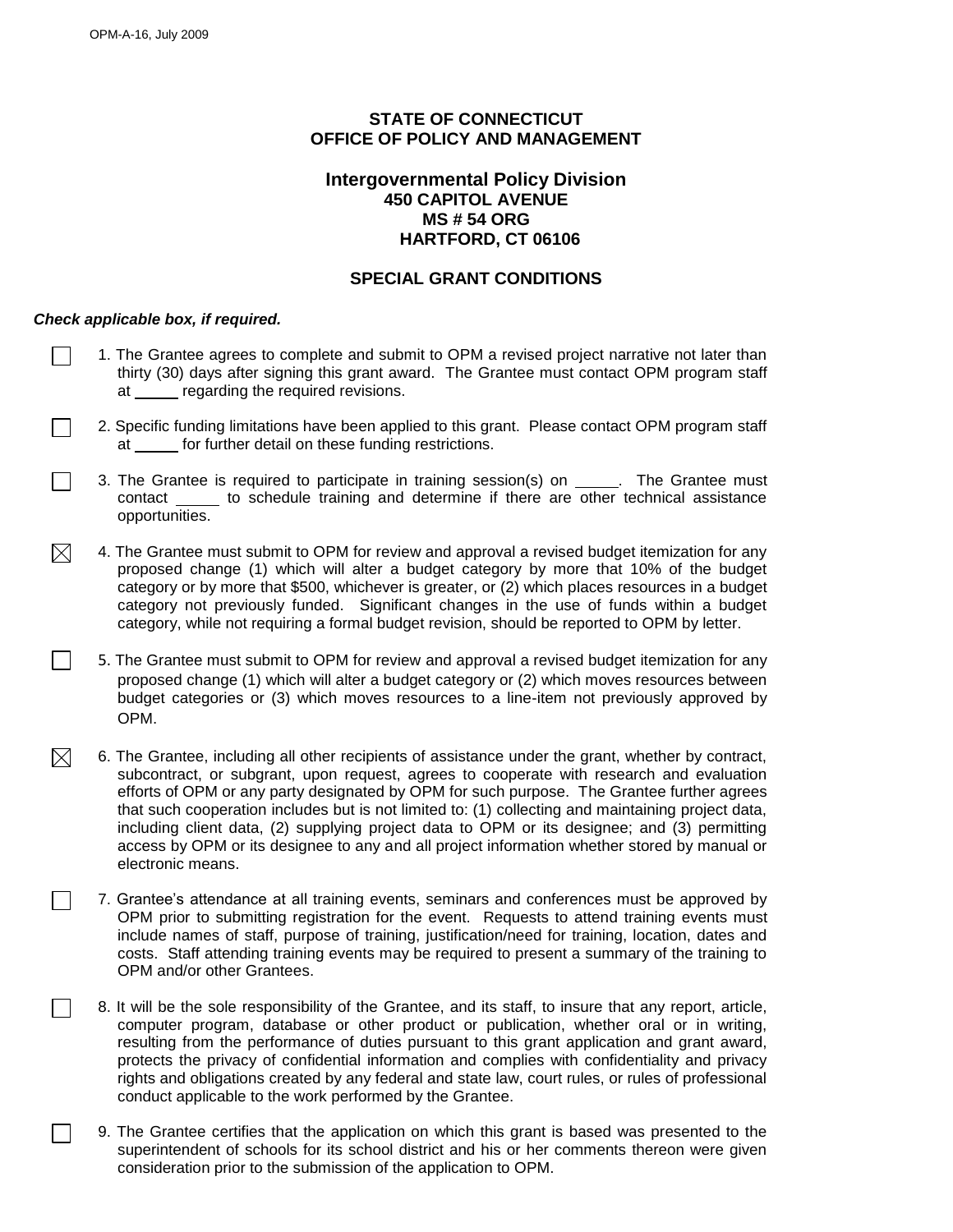- 10. The Grantee shall comply with the following statutes, regulations, guidelines and requirements, to the extent applicable and mandated by the controlling underlying federal grant program:
	- $\Box$ Section 3789d(c), Omnibus Crime Control and Safe Streets Act of 1968, as amended.
	- 28 C.F.R. Part 42, Subparts C, D, E.
	- 28 C.F.R. Part 23 (Criminal Intelligence Systems).
	- 28 C.F.R. Part 38 (Equal Treatment of Faith Based Organizations).
	- U.S. Department of Justice, Office of Justice Program (OJP) Financial Guide.
	- To avoid duplicating existing networks or IT systems in any initiatives funded by Bureau of Justice (BJA) for law enforcement information sharing systems, which involve interstate connectivity between jurisdiction, such systems shall employ, to the extent possible, existing networks as the communication backbone to achieve interstate connectivity, unless the Grantee can demonstrate to the satisfaction of BJA that this requirement would not be cost effective or would impair the functionality of an existing or proposed IT system.
- 11. The Grantee agrees to and shall comply with all other applicable attachments provided by the federal government, as may be amended.
- $\bowtie$ 12. The Grantee agrees to and shall comply with the scope of work in the Grant, as may be amended.
	- 13. The Grantee shall comply with all requirements of the American Recovery and Reinvestment Act of 2009, Pub. L. 111-5, as amended, that are attached hereto.
	- 14. If applicable, the Grantee shall grant to other Connecticut municipalities or towns and/or the State limited, non-exclusive and royalty free license to use any Proprietary Computer Software or related electronic applications and all updates, upgrades and modifications developed pursuant to this Grant, but excluding Third-Party Software. For the purpose of this grant "Computer Software" means (i) computer programs that comprise a series of instructions, rules, routines, or statements, regardless of the media in which recorded, that allow or cause a computer to perform a specific operation or series of operations; and (ii) recorded information comprised of source code listings, design details, algorithms, processes, flow charts, formulas, and related material that would enable the computer program to be produced, created, or compiled.
- $\Box$ 15. If applicable, during the term of this Grant, including any extension thereof, Grantee and, if applicable, Grantee's subcontractor, shall install, run and maintain all upgrades, enhancements, and new releases of Grantee's proprietary Computer Software and Grantee's subcontractor's Computer Software and provide copies of such to all third parties granted a license to use such Computer Software.

Revised November, 2012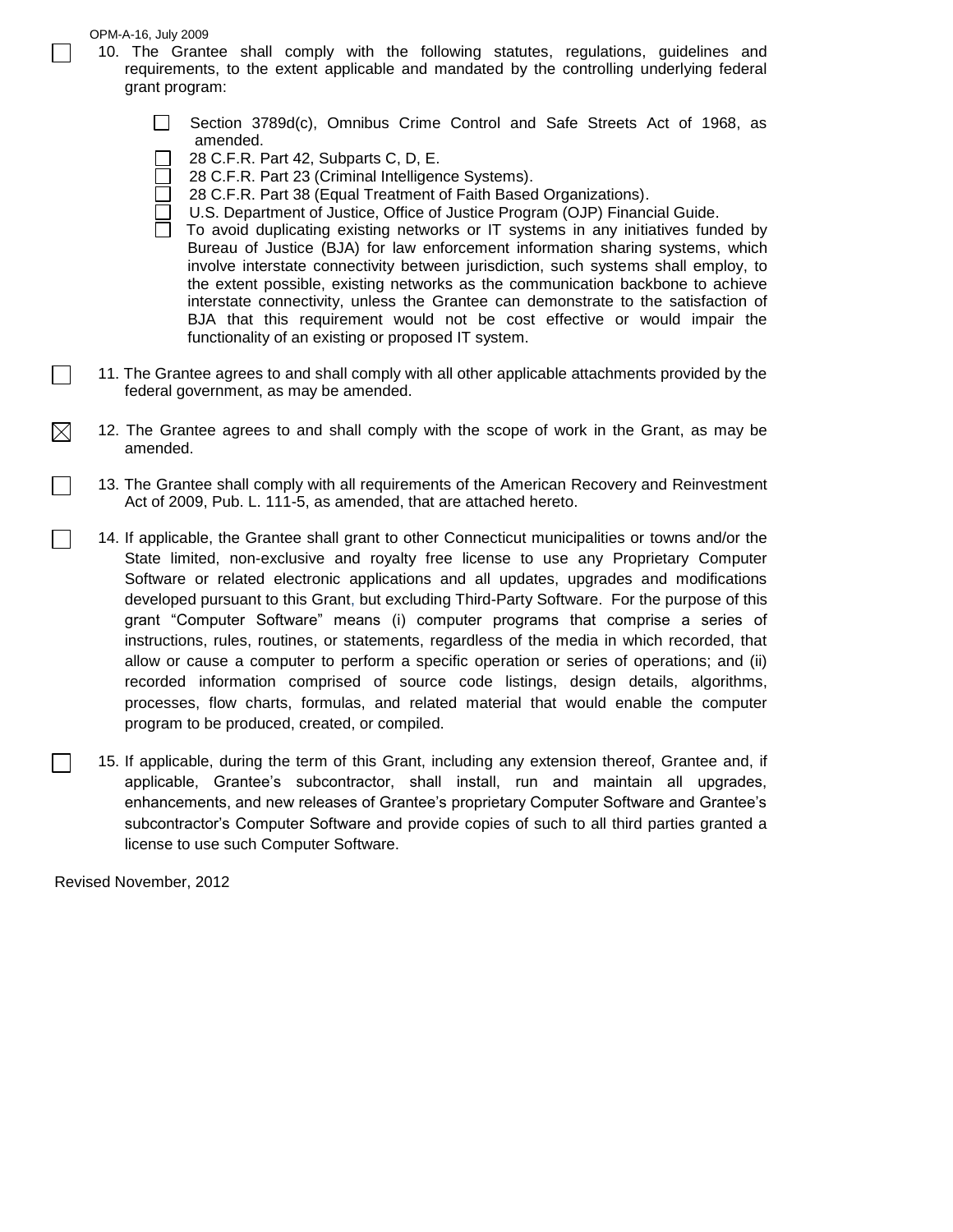## **OFFICE OF POLICY AND MANAGEMENT INTERGOVERNMENTAL POLICY DIVISION 450 CAPITOL AVENUE MS # 54 ORG HARTFORD, CT 06106**

### **GENERAL GRANT CONDITIONS**

#### **SECTION 1: Use of Grant Funds.**

The Grantee agrees to expend the grant funds awarded pursuant to this agreement for allowable purposes only and to comply with all of the terms and conditions of the grant award and any related documents that set forth its obligations as Grantee. Grant funds shall not, without advance written approval by the Office of Policy and Management (OPM), be obligated prior to the starting date or subsequent to the end date of the grant period.

#### **SECTION 2: Fiscal Control.**

The Grantee shall maintain accounting records and establish policies and provide procedures to assure sound fiscal control, effective management, and efficient use of grant funds. The Grantee shall establish fiscal control and accounting procedures to assure proper disbursement of, and accounting for, grant funds. Accounting procedures must provide for the accurate and timely recording of receipt of funds by source, expenditures made from such funds, and unexpended balances. Controls must be adequate to insure that expenditures charged to grant activities are made for allowable purposes only.

#### **SECTION 3: Retention of Records and Records Accessibility.**

3.1 All services performed by Grantee shall be subject to the inspection and approval of OPM at all times, and Grantee shall furnish all information concerning the services.

OPM or its representatives shall have the right, at reasonable hours, to inspect or examine the part of the plant or place of business or any books, records, and other documents of Grantee or its subcontractors or subgrantees pertaining to work performed under this agreement and shall allow such representatives free access to any and all such plants, places of business, books and records. OPM or its representatives will give the Grantee or its subcontractors or subgrantees at least twenty-four (24) hours notice of such intended examination. At OPM's request, the Grantee or subcontractors or subgrantees shall provide OPM with hard copies or an electronic format of any data or information in the possession or control of the Grantee, subcontractor or subgrantee which pertains to OPM's business under this agreement.

3.2 The Grantee shall retain and maintain accurate records and documents relating to performance of services under this agreement for a minimum of three (3) years starting from the date of submission of the final expenditure report with the following qualifications and shall make them available for inspection and audit by OPM or its representative:

- a. If any litigation, claim or audit is started before the expiration date of the three-year period, the records shall be retained until all litigation, claims or audit findings involving the records have been resolved; and
- b. Records for the purchase of equipment (i.e., non-expendable, tangible personal property) acquired with grant funds shall be retained for three years after the final disposition of said property.

3.3 Any subcontractor or subgrantee under this agreement shall retain and maintain accurate records and documents relating to performance of services under this agreement for a minimum of three (3) years from the expiration of the subcontract or subgrant and shall make them available for inspection and audit by OPM or its representative.

3.4 The Grantee must incorporate this paragraph verbatim into any agreement it enters into with any subcontractor or subgrantee providing services under this agreement.

#### **SECTION 4: Insurance.**

The Grantee agrees that while performing any service specified in this grant, the Grantee shall maintain sufficient insurance (liability and/or other), according to the nature of the service to be performed, so as to "save harmless" OPM and the State of Connecticut from any insurable cause whatsoever. If requested, certificates of insurance shall be filed with OPM prior to the award of funding.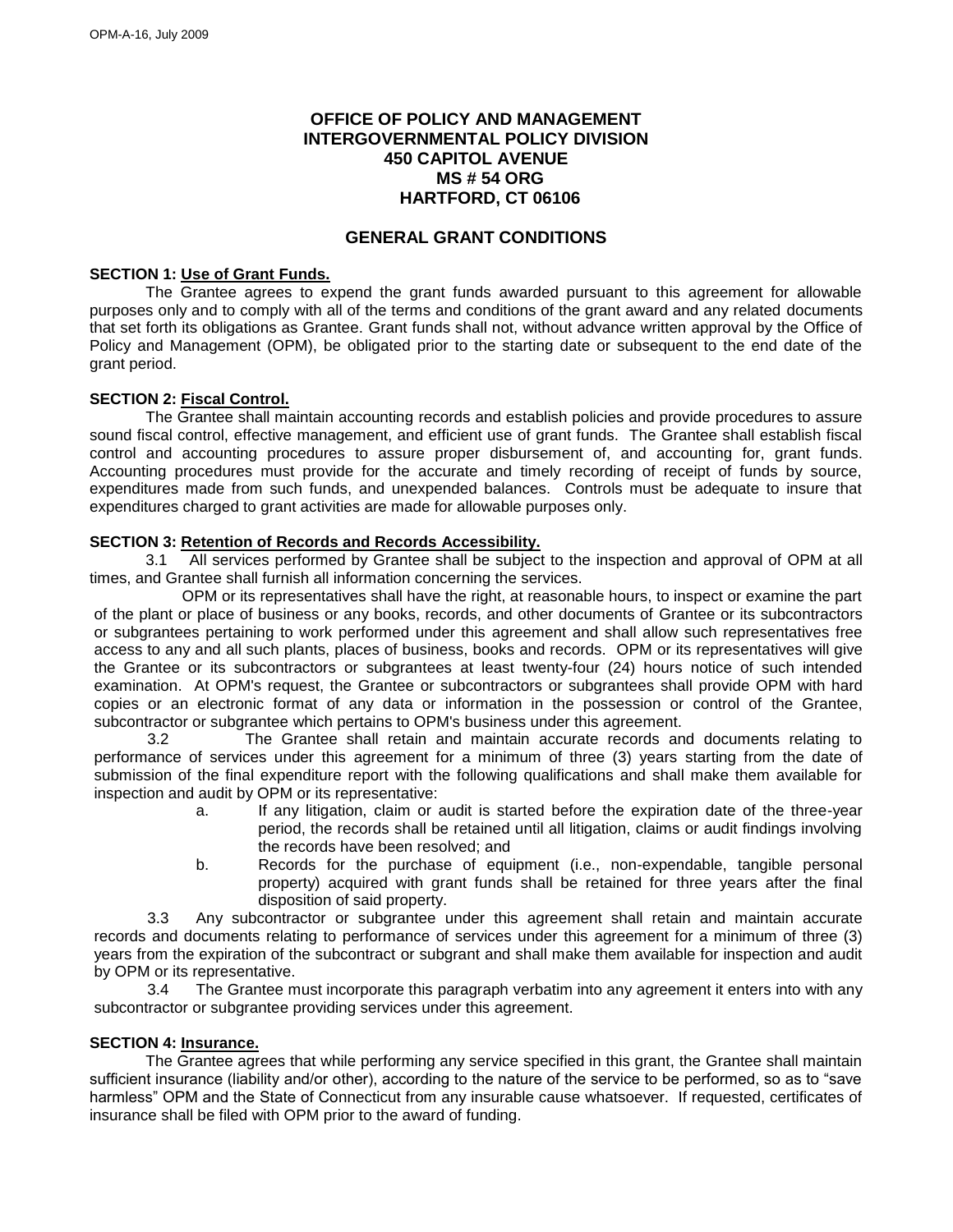#### OPM-A-16, July 2009 **SECTION 5: Conflict of Interest.**

No person who is an officer, employee, consultant or review board member of the Grantee shall participate in the selection, award or administration of a contract, subcontract, or subgrant or in the selection and supervision of an employee if a conflict of interest, real or apparent, would be involved. Such a conflict would arise when the officer, employee, consultant, review board member or any member of his/her immediate family, his/her partner, or an organization which employs, or is about to employ any of the above, has a financial interest in the entity or firm selected for the contract, subcontract, or subgrant or when the individual employee is related to any of the foregoing persons.

### **SECTION 6: Reports.**

The Grantee shall submit such reports as OPM shall reasonably request and shall comply with all provisions regarding the submission of such reports. Reports shall include, but not be limited to, revised project narratives, revised budgets and budget narratives, progress reports, financial reports, cash requests, grantee affirmative action packets, and subgrantee packets and budgets. Cash requests may be withheld by OPM until complete and timely reports are received and approved.

## **SECTION 7: Funding Limitation.**

Funding of this project in no way obligates OPM to fund the project in excess of this grant, beyond the period of this grant, or in future years.

### **SECTION 8: Revised Budget.**

If the grant amount and/or the distribution of funds between categories of funds, as identified on the Notice of Grant Award, is different from the amount and/or the distribution in the grant application budget, the Grantee agrees to submit to OPM a revised budget and budget narrative equal to and in the same distribution as the grant award not later than thirty (30) days after signing of the grant. Cash requests will be withheld until the revision is received and approved.

### **SECTION 9: Audits.**

9.1 In accordance with the following conditions, the Grantee agrees to conduct and submit to OPM two completed audit packages with management letters and corrective action plans for audits of each of the fiscal years included in the period of this grant and any amendments thereto.

9.2 If the Grantee meets the requirements of the State Single Audit Act, Sections 4-230 through 4- 236, as amended, of the Connecticut General Statutes, the Grantee is required to submit a State Single Audit Report to OPM. Connecticut General Statutes § 4-231 requires those non-state entities which expended a total amount of State Financial Assistance equal to or in excess of \$300,000 in any fiscal year to have either a single audit or a program-specific audit conducted for such fiscal year. A program-specific audit may be conducted if the Grantee received State Financial Assistance from OPM for this grant and it is the only State Financial Assistance that the Grantee has received during this fiscal period. The State Single Audit Report should be filed with OPM no later than six months after the end of the audit period.

9.3 If the Grantee receives any federal funds in this grant, as identified on the Notice of Grant Award, and meets the requirements of OMB Circular A-133, Audits of State and Local Governments and Non Profit Organizations, the Grantee is required to submit an audit conducted in accordance with Generally Accepted Accounting Principles (GAAP) and/or Generally Accepted Governmental Auditing Standards (GAGAS) issued by the Comptroller General of the United States, as well as OMB Circular A-133. This circular requires those state and local governments and non-profit organizations which expended a total amount of federal financial assistance equal to or in excess of \$500,000 in any fiscal year to have a federal single audit or a programspecific audit conducted for such fiscal year. A program-specific audit may be conducted if the Grantee receives Financial Assistance under only one federal program. For audit purposes, State or grantee match funds, as identified on the Notice of Grant Award, are subject to the same requirements as the federal monies. OMB Circular A-133 requires that the audit report be submitted by the earlier of 30 days after the date of receipt of the auditor's report(s), or 9 months after the end of the audit period.

### **SECTION 10: Unexpended Funds and/or Disallowed Costs.**

If project costs are less than the grant, and/or any project costs have been disallowed, the Grantee agrees to return the unexpended/disallowed funds to OPM no later than sixty (60) days following closeout of the grant.

### **SECTION 11: Nondiscrimination and Affirmative Action.**

11.1 The Grantee agrees and warrants that in the performance of the Grant Award such Grantee will not discriminate nor permit discrimination against any person or group of persons on the grounds of race, color, religious creed, age, marital status, national origin, ancestry, sex, gender identity or expression, mental retardation, mental disability or physical disability, including, but not limited to, blindness, unless it is shown by such Grantee that such disability prevents performance of the work involved, in any manner prohibited by the laws of the United States or the State of Connecticut.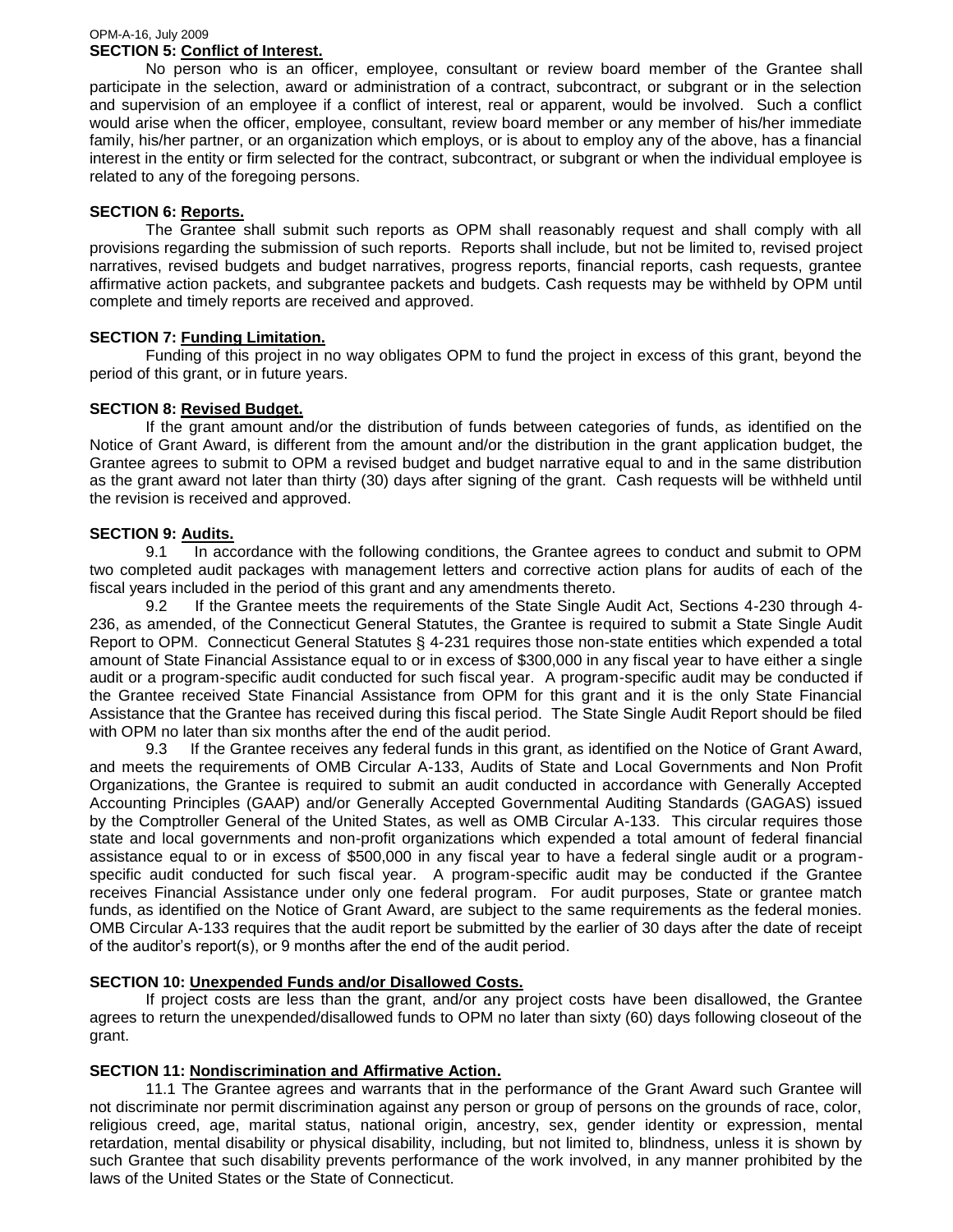11.2 The Grantee agrees to take affirmative action to insure that applicants with job-related qualifications are employed and that employees are treated when employed without regard to their race, color, religious creed, age, marital status, national origin, ancestry, sex, gender identity or expression, mental retardation, mental disability or physical disability, including, but not limited to, blindness, unless it is shown by such Grantee that such disability prevents performance of the work involved.

11.3 The Grantee agrees, in all solicitations or advertisements for employees placed by or on behalf of the Grantee, to state that it is an "affirmative action-equal opportunity employer" in accordance with regulations adopted by the State Commission on Human Rights and Opportunities.

11.4 The Grantee agrees and warrants that in the performance of the grant such Grantee will not discriminate or permit discrimination against any person or group of persons on the grounds of sexual orientation, in any manner prohibited by the laws of the United States or of the State of Connecticut, and that employees are treated when employed without regard to their sexual orientation.

11.5 The Grantee agrees to provide each labor union or representative of workers with which such Grantee has a collective bargaining agreement or other contract or understanding and each vendor with which such Grantee has a contract or understanding, a notice to be provided by the Commission on Human Rights and Opportunities advising the labor union or workers' representative of the Grantee's commitments under this section, and to post copies of the notice in conspicuous places available to employees and applicants for employment.

11.6 The Grantee agrees to comply with each provision of this section and Connecticut General Statutes §§ 46a-68e and 46a-68f and with each regulation or relevant order issued by the Commission on Human Rights and Opportunities pursuant to Connecticut General Statutes §§ 46a-56, 46a-68e and 46a-68f.

11.7 The Grantee agrees to provide the Commission on Human Rights and Opportunities with such information requested by the Commission, and permit access to pertinent books, records and accounts, concerning the employment practices and procedures of the Grantee which relate to the provisions of this section and Connecticut General Statutes § 46a-56.

11.8 If the grant is a public works contract, the Grantee agrees and warrants that the Grantee will make good faith efforts to employ minority business enterprises as subcontractors and suppliers of materials on such public works project.

11.9 Determination of the Grantee's good faith efforts shall include but shall not be limited to the following factors: The Grantee's employment and subcontracting policies, patterns and practices; affirmative advertising, recruitment and training; technical assistance activities and such other reasonable activities or efforts as the Commission on Human Rights and Opportunities may prescribe that are designed to ensure the participation of minority business enterprises in public works projects. The Grantee shall develop and maintain adequate documentation, in a manner prescribed by the Commission, of its good faith efforts. For the purposes of this paragraph, "minority business enterprise" means any small contractor or supplier of materials fifty-one per cent or more of the capital stock, if any, or assets of which is owned by a person or persons who are active in the daily affairs of the enterprise, who have the power to direct the management and policies of the enterprise and who are members of a minority, as such term is defined in subsection (a) of Connecticut General Statutes § 32-9n; "good faith" means that degree of diligence which a reasonable person would exercise in the performance of legal duties and obligations; "good faith efforts" includes, but is not limited to, those reasonable initial efforts necessary to comply with statutory or regulatory requirements and additional or substituted efforts when it is determined that such initial efforts will not be sufficient to comply with such requirements; and "public works contract" means any agreement between any individual, firm or corporation and the State or any political subdivision of the State other than a municipality for construction, rehabilitation, conversion, extension, demolition or repair of a public building, highway or other changes or improvements in real property, or which is financed in whole or in part by the State, including, but not limited to, matching expenditures, grants, loans, insurance or guarantees.

11.10 The Grantee shall include the provisions of subsections 11.1 to 11.8, inclusive, in every subcontract or purchase order entered into in order to fulfill any obligation of a grant with the State and such provisions shall be binding on a subcontractor, vendor or manufacturer unless exempted by regulations or orders of the Commission on Human Rights and Opportunities. The Grantee shall take such action with respect to any such subcontract or purchase order as the Commission may direct as a means of enforcing such provisions including sanctions for noncompliance in accordance with Connecticut General Statutes § 46a-56; provided, if such Grantee becomes involved in, or is threatened with, litigation with a subcontractor or vendor as a result of such direction by the Commission, the Grantee may request the State of Connecticut to enter into any such litigation or negotiation prior thereto to protect the interests of the State and the State may so enter.

11.11 For the purposes of this entire Non-Discrimination section, "Grant Award" includes any extension or modification of the Grant Award, "Grantee" includes any successors or assigns of the Grantee, "marital status" means being single, married as recognized by the state of Connecticut, widowed, separated or divorced, and "mental disability" means one or more mental disorders, as defined in the most recent edition of the American Psychiatric Association's "Diagnostic and Statistical Manual of Mental Disorders", or a record of or regarding a person as having one or more such disorders. For the purposes of this section, "Grant" does not include a grant where each grantee is (1) a political subdivision of the state, including, but not limited to, a municipality, (2) a quasi-public agency, as defined in Conn. Gen. Stat. Section 1-120, (3) any other state,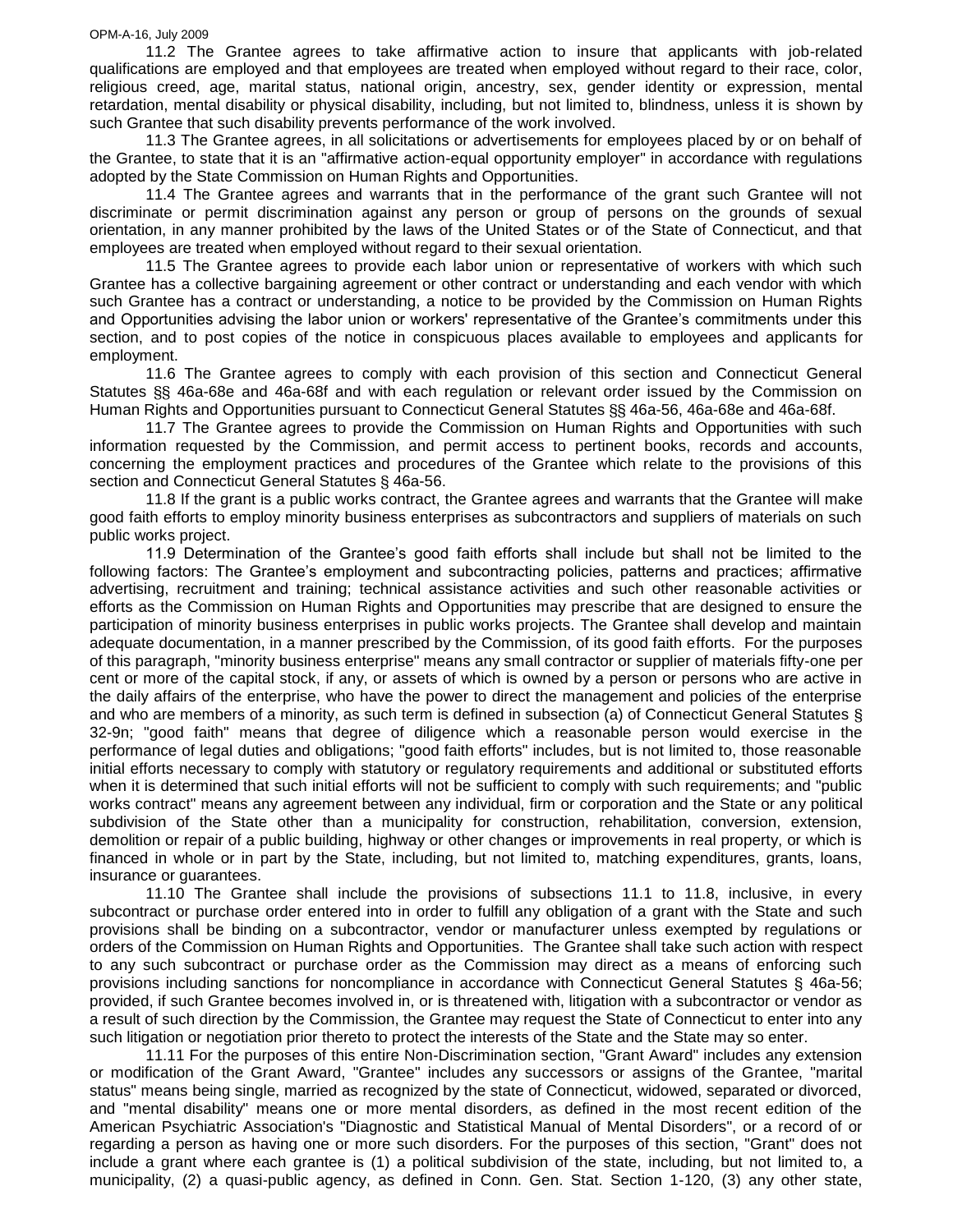including but not limited to any federally recognized Indian tribal governments, as defined in Conn. Gen. Stat. Section 1-267, (4) the federal government, (5) a foreign government, or (6) an agency of a subdivision, agency, state or government described in the immediately preceding enumerated items (1), (2), (3), (4) or (5).

#### **SECTION 12: Executive Orders.**

12.1 This agreement is subject to the provisions of Executive Order No. Three of Governor Thomas J. Meskill regarding nondiscrimination promulgated June 16, 1971, and such Executive Order is incorporated herein by reference and made a part thereof. The parties agree to abide by said Executive Order and agree that the State Labor Commissioner shall have continuing jurisdiction in respect to contract performance in regard to nondiscrimination until the agreement is completed or terminated prior to completion. This agreement may be canceled, terminated or suspended by the State Labor Commissioner for violation of or noncompliance with said Executive Order or any state or federal law concerning nondiscrimination, notwithstanding that the Labor Commissioner is not a party to this agreement.

12.2 This agreement is subject to the provisions of Executive Order No. Seventeen of Governor Thomas J. Meskill promulgated February 15, 1973, requiring contractors and subcontractors to list employment openings with the Connecticut State Employment Service and such Executive Order is incorporated herein by reference and made a part thereof. The parties agree to abide by said Executive Order and agree that the granting agency and the State Labor Commissioner shall have joint and several continuing jurisdiction in respect to performance in regard to listing all employment openings with the Connecticut State Employment Service. This agreement may be canceled, terminated or suspended by the granting agency or the State Labor Commissioner for violation of or noncompliance with said Executive Order No. Seventeen, notwithstanding that the Labor Commissioner is not a party to this agreement.

12.3 This agreement is subject to the provisions of Executive Order No. Sixteen of Governor John G. Rowland promulgated August 4, 1999, regarding Violence in the Workforce Prevention and, such Executive Order is incorporated herein by reference and made a part thereof. This agreement may be canceled, terminated or suspended by the State for violation of or noncompliance with said Executive Order No. Sixteen.

#### **SECTION 13: Americans with Disabilities Act.**

This section applies to those grantees, which are or will become responsible for compliance with the terms of the Americans with Disabilities Act of 1990 during the grant award period. The Grantee represents that it is familiar with the terms of this Act and that it is in compliance with the law. Failure of the Grantee to satisfy this standard either now or during the period of the grant, as it may be amended, will render the grant voidable at the option of OPM upon notice to the Grantee. The Grantee warrants that it will hold OPM and the State harmless from any liability, which may be imposed upon OPM and the State as a result of any failure of the Grantee to be in compliance with this Act.

### **SECTION 14: Independent Contractor.**

The Grantee shall act as an independent contractor in performing this agreement, maintaining complete control over its employees and all of its subcontractors. Before hiring outside consultants or entering into contractual agreements with persons, partnerships or companies, the Grantee will notify OPM of the contractor's identity.

### **SECTION 15: Federal Compliance and Assurances.**

If the Grantee receives any federal funds in this grant, as identified on the Notice of Grant Award, the Grantee and all its subgrantees will comply with the nondiscrimination requirement of Title VI of the Civil Rights Act of 1964; Title IX of the Education Amendments of 1972; Section 504 of the Rehabilitation Act of 1973 as amended; and the Age Discrimination Act of 1975, to the effect that no person shall, on the grounds of race, color, national origin, age, sex, or disability, be excluded from participation in, be denied the benefits of, or otherwise be subjected to discrimination under, or denied employment in connection with any program or activity funded in whole or in part with funds made available in this grant.

#### **SECTION 16: Non-Supplanting.**

16.1 If the Grantee receives any federal funds in this grant as identified on the Notice of Grant Award, the Grantee agrees that these grant funds will be used to supplement and increase, but not supplant, the level of state, local, private and federal funds that would, otherwise, be made available for this project and to serve this target population and will in no event replace such state, local, private and federal funds.

16.2 The Grantee shall not use state funds conveyed by the grant to supplant any local funds, if a municipality, or other state funds, if a state agency, which were budgeted for purposes analogous to that of the state grant funds. OPM may waive this provision upon request and for good cause shown, when it is satisfied that the reduction in local funds or other state funds, as the case may be, is due to circumstances not related to the grant.

#### **SECTION 17: Additional Federal Conditions.**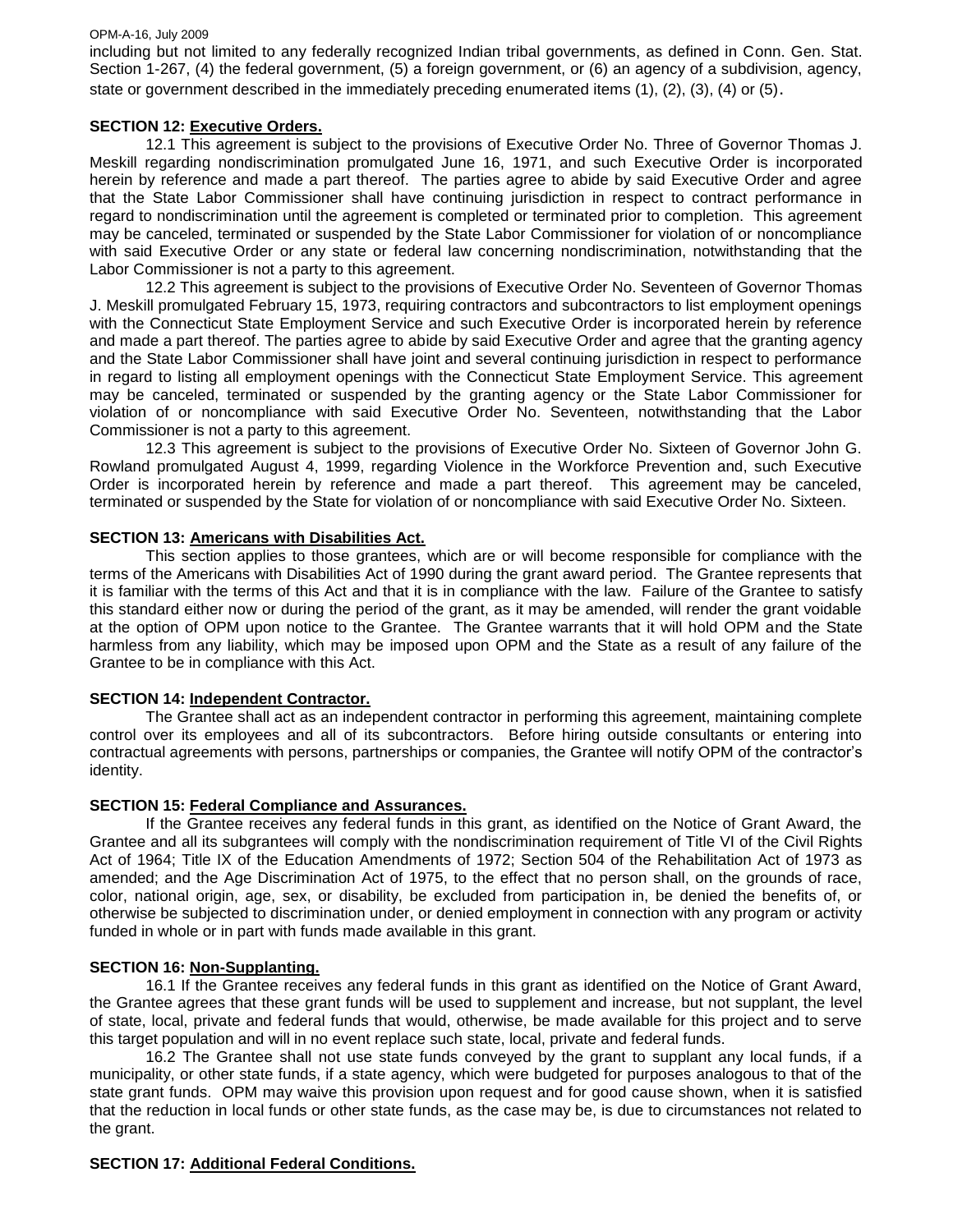If the Grantee receives any federal funds in this grant as identified on the Notice of Grant Award, the Grantee agrees to comply with the attached Additional Federal Conditions which have been issued by the federal grantor agency to OPM and which are, hereby, made a part of this grant award.

#### **SECTION 18: Indemnification.**

The Grantee, hereby, agrees to indemnify, defend and save harmless the State of Connecticut, including, but not limited to, OPM, their respective officers, employees and agents for any breach of this agreement.

#### **SECTION 19: Large State Contracts.**

Pursuant to Connecticut General Statutes §§ 4-250 and 4-252, Contractor must present at the execution of each large state contract (having a total cost to the State of more than \$500,000 in a calendar or fiscal year) an executed gift affidavit, which Contractor shall update on an annual basis in accordance with paragraph 8 of Governor M. Jodi Rell's Executive Order No. 1. In addition, pursuant to paragraph 8 of Governor M. Jodi Rell's Executive Order No. 1, anyone who executes and files said gift affidavit shall also execute and file a campaign contribution affidavit disclosing all contributions made to campaigns of candidates for statewide public office or the General Assembly.

#### **SECTION 20: State Contracting Standards Board.**

Pursuant to paragraph 6(a) of Governor M. Jodi Rell's Executive Order No. 7C, Grantee acknowledges and accepts that, for cause, the State Contracting Standards Board may review and recommend, for OPM's consideration and final OPM determination, termination of this grant contract. "For Cause" means: (1) a violation of the State ethics laws (Chapter 10 of the Connecticut General Statutes) or Connecticut General Statutes § 4a-100 or (2) wanton or reckless disregard of any State contracting and procurement process by any person substantially involved in such contract or state contracting agency.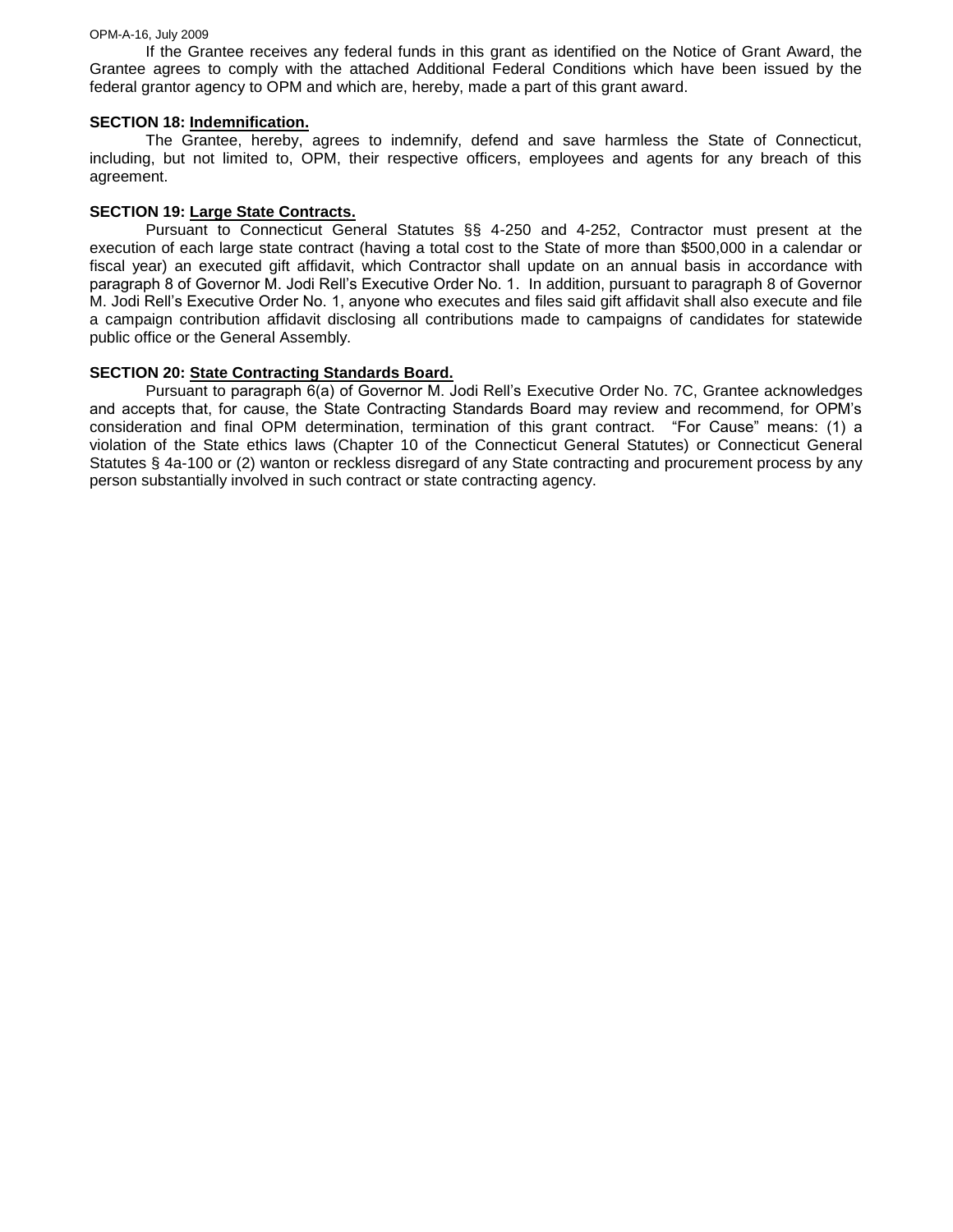#### OPM-A-16, July 2009 **SECTION 21: Campaign Contribution and Solicitation Prohibitions.**

For all State contracts as defined in Section 9-612 of the Connecticut General Statutes having a value in a calendar year of \$50,000 or more or a combination or series of such agreements or contracts having a value of \$100,000 or more, the authorized signatory to this agreement expressly acknowledges receipt of the State Elections Enforcement Commission's notice advising state contractors of state campaign contribution and solicitation prohibitions, and will inform its principals of the contents of the notice. See Attachment A.

### **SECTION 22: Non-Discrimination Certification.**

Pursuant to Connecticut General Statutes §§ 4a-60(a)(1) and 4a-60a(a)(1), every Grantee is required to provide the State with a non-discrimination certificate for all State contracts regardless of type, term, cost or value. The appropriate form must be submitted to the awarding State agency prior to contract execution. Copies of "nondiscrimination certification" forms that will satisfy the statutory requirements may be found on OPM's website. The applicable certification form must be signed by an authorized signatory of the Grantee.

### **SECTION 23: Additional Restrictions on Use of Federal Funds.**

Pursuant to 18 U.S.C. § 1913 and 31 U.S.C. § 1352, Grantee understands and agrees that it cannot use any federal funds, either directly or indirectly, in support of the enactment, repeal, modification or adoption of any law, regulation or policy, at any level of government without the express prior written approval of federal government.

#### . **SECTION 24: Iran Certification.**

Effective October 1, 2013, OPM Iran Certification Form 7 must be submitted for any large state contract, as defined in section 4-250 of the Connecticut General Statutes. OPM Iran Certification Form 7 must always be submitted with the bid or proposal, or if there was no bid process, with the resulting contract, regardless of where the principal place of business is located. Entities whose principal place of business is located outside of the United States are required to complete the entire form, including the certification portion of the form. United States subsidiaries of foreign corporations are exempt from having to complete the certification portion of the form. Those entities whose principal place of business is located inside of the United States must also fill out the form, but do not have to complete the certification portion of the form.

### **SECTION 25: Forum and Choice of Law.**

The parties deem the Grant to have been made in the City of Hartford, State of Connecticut. Both parties agree that it is fair and reasonable for the validity and construction of the Grant to be, and it shall be, governed by the laws and court decisions of the State of Connecticut, without giving effect to its principles of conflicts of laws. To the extent that any immunities provided by Federal law or the laws of the State of Connecticut do not bar an action against the State, and to the extent that these courts are courts of competent jurisdiction, for the purpose of venue, the complaint shall be made returnable to the Judicial District of Hartford only or shall be brought in the United States District Court for the District of Connecticut only, and shall not be transferred to any other court, provided, however, that nothing here constitutes a waiver or compromise of the sovereign immunity of the State of Connecticut. The Grantee waives any objection which it may now have or will have to the laying of venue of any Claims in any forum and further irrevocably submits to such jurisdiction in any suit, action or proceeding.

#### **SECTION 26: Special Grant Conditions.**

The Grantee agrees to comply with the attached Special Grant Conditions, which have been issued in connection with this specific grant award, and which are hereby made a part of this award.

Revised October 2013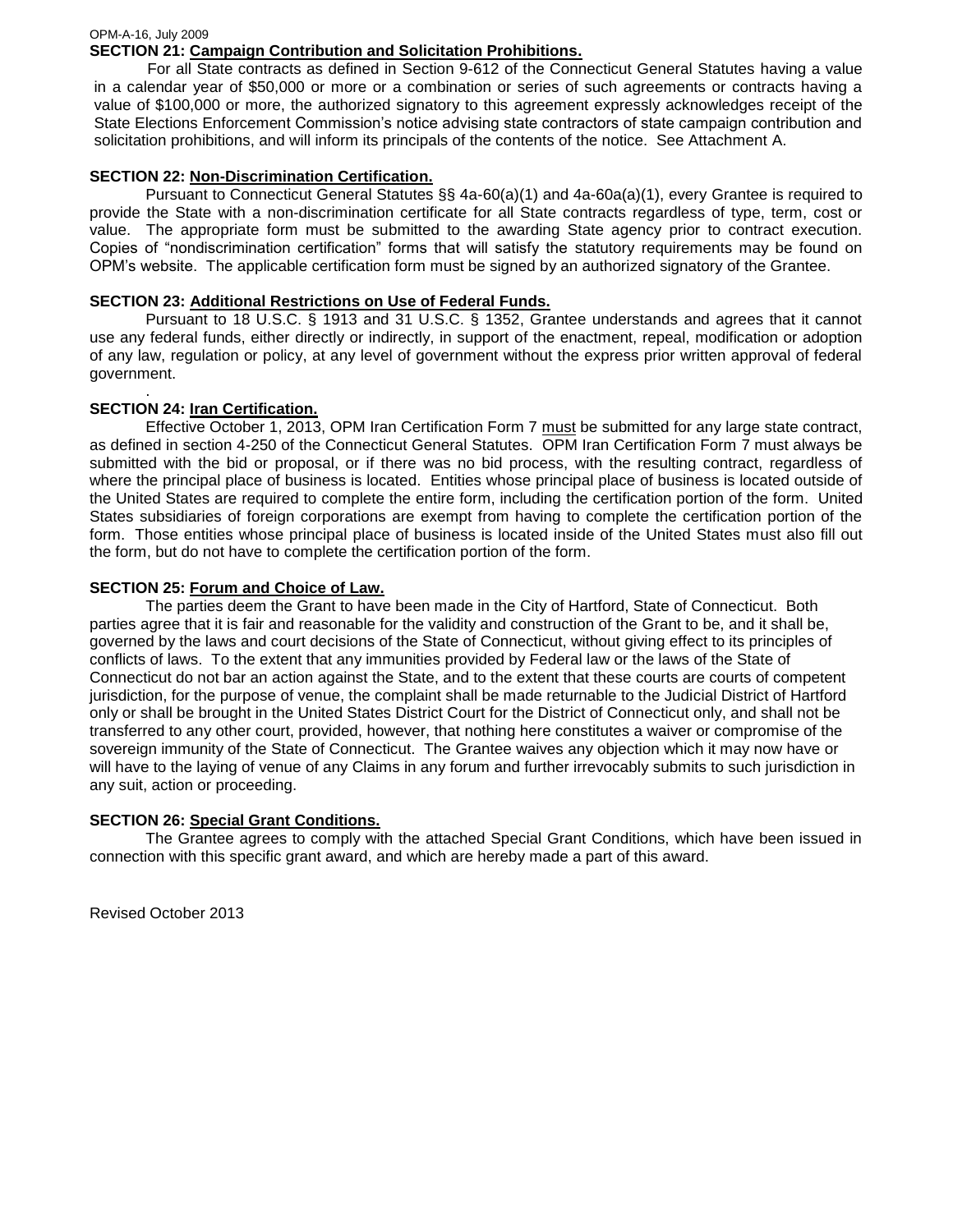### **ATTACHMENT A**

### **NOTICE TO EXECUTIVE BRANCH STATE CONTRACTORS AND PROSPECTIVE STATE CONTRACTORS OF CAMPAIGN CONTRIBUTION AND SOLICITATION BAN**

This notice is provided under the authority of Connecticut General Statutes Section 9-612(g)(2), as amended by P.A. 10-1, and is for the purpose of informing state contractors and prospective state contractors of the following law (italicized words are defined below):

## **Campaign Contribution and Solicitation Limitations**

No *state contractor, prospective state contractor, principal of a state contractor or principal of a prospective state contractor*, with regard to a *state contract* or *state contract solicitation* with or from a state agency in the executive branch or a quasi-public agency or a holder, or principal of a holder of a valid prequalification certificate, shall make a contribution to (i) an exploratory committee or candidate committee established by a candidate for nomination or election to the office of Governor, Lieutenant Governor, Attorney General, State Comptroller, Secretary of the State or State Treasurer, (ii) a political committee authorized to make contributions or expenditures to or for the benefit of such candidates, or (iii) a party committee (which includes town committees).

In addition, no holder or principal of a holder of a valid prequalification certificate, shall make a contribution to (i) an exploratory committee or candidate committee established by a candidate for nomination or election to the office of State senator or State representative, (ii) a political committee authorized to make contributions or expenditures to or for the benefit of such candidates, or (iii) a party committee.

On and after January 1, 2011, no state contractor, prospective state contractor, principal of a state contractor or principal of a prospective state contractor, with regard to a state contract or state contract solicitation with or from a state agency in the executive branch or a quasi-public agency or a holder, or principal of a holder of a valid prequalification certificate, shall **knowingly** *solicit* contributions from the state contractor's or prospective state contractor's employees or from a *subcontractor* or *principals of the subcontractor* on behalf of (i) an exploratory committee or candidate committee established by a candidate for nomination or election to the office of Governor, Lieutenant Governor, Attorney General, State Comptroller, Secretary of the State or State Treasurer, (ii) a political committee authorized to make contributions or expenditures to or for the benefit of such candidates, or (iii) a party committee.

## **Duty to Inform**

State contractors and prospective state contractors are required to inform their principals of the above prohibitions, as applicable, and the possible penalties and other consequences of any violation thereof.

## **Penalties for Violations**

Contributions or solicitations of contributions made in violation of the above prohibitions may result in the following civil and criminal penalties:

Civil penalties—Up to \$2,000 or twice the amount of the prohibited contribution, whichever is greater, against a principal or a contractor. Any state contractor or prospective state contractor which fails to make reasonable efforts to comply with the provisions requiring notice to its principals of these prohibitions and the possible consequences of their violations may also be subject to civil penalties of up to \$2,000 or twice the amount of the prohibited contributions made by their principals.

Criminal penalties—Any knowing and willful violation of the prohibition is a Class D felony, which may subject the violator to imprisonment of not more than 5 years, or not more than \$5,000 in fines, or both.

## **Contract Consequences**

In the case of a state contractor, contributions made or solicited in violation of the above prohibitions may result in the contract being voided.

In the case of a prospective state contractor, contributions made or solicited in violation of the above prohibitions shall result in the contract described in the state contract solicitation not being awarded to the prospective state contractor, unless the State Elections Enforcement Commission determines that mitigating circumstances exist concerning such violation.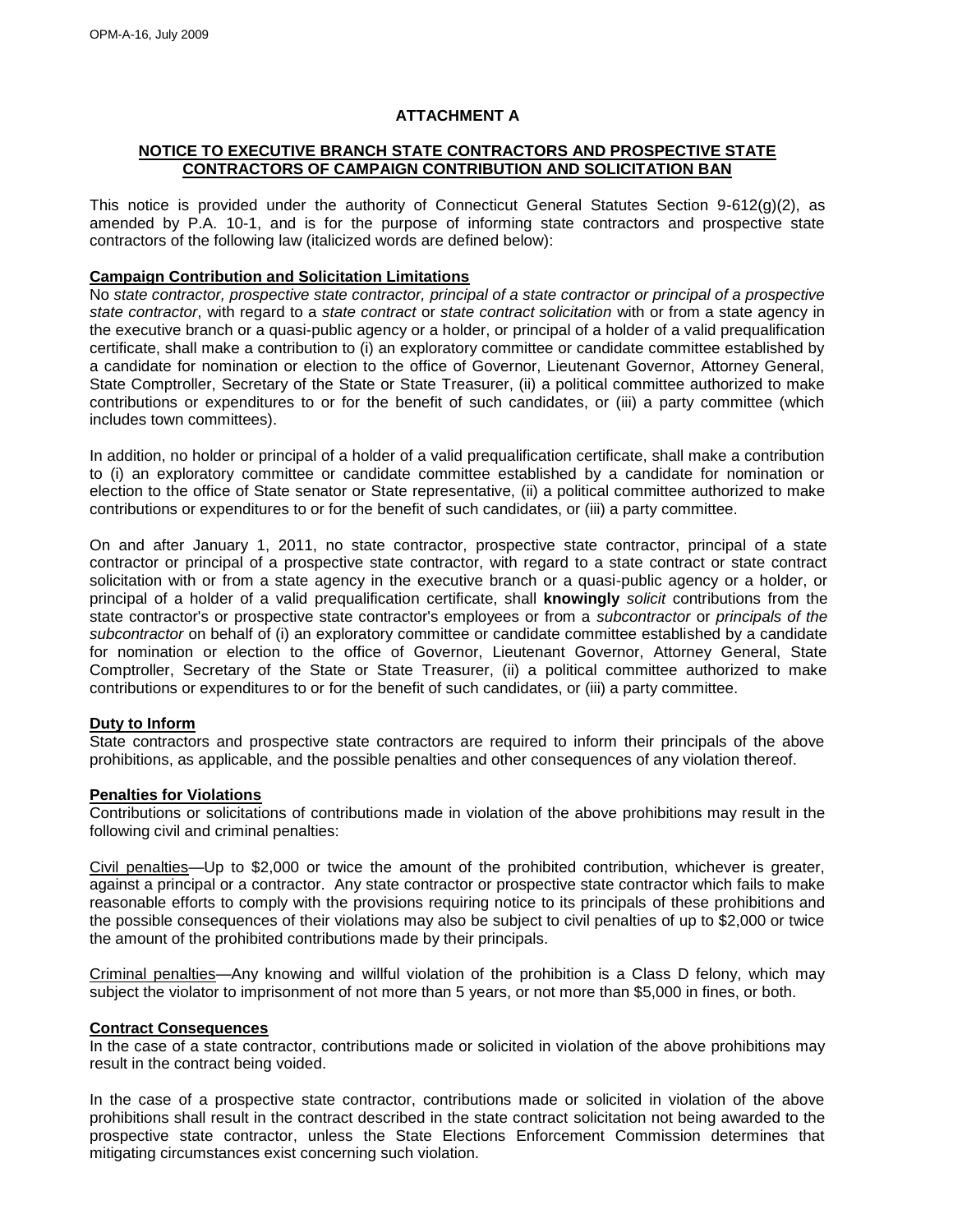The State shall not award any other state contract to anyone found in violation of the above prohibitions for a period of one year after the election for which such contribution is made or solicited, unless the State Elections Enforcement Commission determines that mitigating circumstances exist concerning such violation.

#### Definitions:

"State contractor" means a person, business entity or nonprofit organization that enters into a state contract. Such person, business entity or nonprofit organization shall be deemed to be a state contractor until December thirty-first of the year in which such contract terminates. "State contractor" does not include a municipality or any other political subdivision of the state, including any entities or associations duly created by the municipality or political subdivision exclusively amongst themselves to further any purpose authorized by statute or charter, or an employee in the executive or legislative branch of state government or a quasi-public agency, whether in the classified or unclassified service and full or part-time, and only in such person's capacity as a state or quasi-public agency employee.

"Prospective state contractor" means a person, business entity or nonprofit organization that (i) submits a response to a state contract solicitation by the state, a state agency or a quasi-public agency, or a proposal in response to a request for proposals by the state, a state agency or a quasi-public agency, until the contract has been entered into, or (ii) holds a valid prequalification certificate issued by the Commissioner of Administrative Services under section 4a-100. "Prospective state contractor" does not include a municipality or any other political subdivision of the state, including any entities or associations duly created by the municipality or political subdivision exclusively amongst themselves to further any purpose authorized by statute or charter, or an employee in the executive or legislative branch of state government or a quasi-public agency, whether in the classified or unclassified service and full or parttime, and only in such person's capacity as a state or quasi-public agency employee.

"Principal of a state contractor or prospective state contractor" means (i) any individual who is a member of the board of directors of, or has an ownership interest of five per cent or more in, a state contractor or prospective state contractor, which is a business entity, except for an individual who is a member of the board of directors of a nonprofit organization**,** (ii) an individual who is employed by a state contractor or prospective state contractor, which is a business entity, as president, treasurer or executive vice president, (iii) an individual who is the chief executive officer of a state contractor or prospective state contractor, which is not a business entity, or if a state contractor or prospective state contractor has no such officer, then the officer who duly possesses comparable powers and duties, (iv) an officer or an employee of any state contractor or prospective state contractor who has *managerial or discretionary responsibilities with respect to a state contract,* (v) the spouse or a *dependent child* who is eighteen years of age or older of an individual described in this subparagraph, or (vi) a political committee established or controlled by an individual described in this subparagraph or the business entity or nonprofit organization that is the state contractor or prospective state contractor.

"State contract" means an agreement or contract with the state or any state agency or any quasi-public agency, let through a procurement process or otherwise, having a value of fifty thousand dollars or more, or a combination or series of such agreements or contracts having a value of one hundred thousand dollars or more in a calendar year, for (i) the rendition of services, (ii) the furnishing of any goods, material, supplies, equipment or any items of any kind, (iii) the construction, alteration or repair of any public building or public work, (iv) the acquisition, sale or lease of any land or building, (v) a licensing arrangement, or (vi) a grant, loan or loan guarantee. "State contract" does not include any agreement or contract with the state, any state agency or any quasi-public agency that is exclusively federally funded, an education loan, a loan to an individual for other than commercial purposes or any agreement or contract between the state or any state agency and the United States Department of Navy or the United States Department of Defense.

"State contract solicitation" means a request by a state agency or quasi-public agency, in whatever form issued, including, but not limited to, an invitation to bid, request for proposals, request for information or request for quotes, inviting bids, quotes or other types of submittals, through a competitive procurement process or another process authorized by law waiving competitive procurement.

"Managerial or discretionary responsibilities with respect to a state contract" means having direct, extensive and substantive responsibilities with respect to the negotiation of the state contract and not peripheral, clerical or ministerial responsibilities.

"Dependent child" means a child residing in an individual's household who may legally be claimed as a dependent on the federal income tax of such individual.